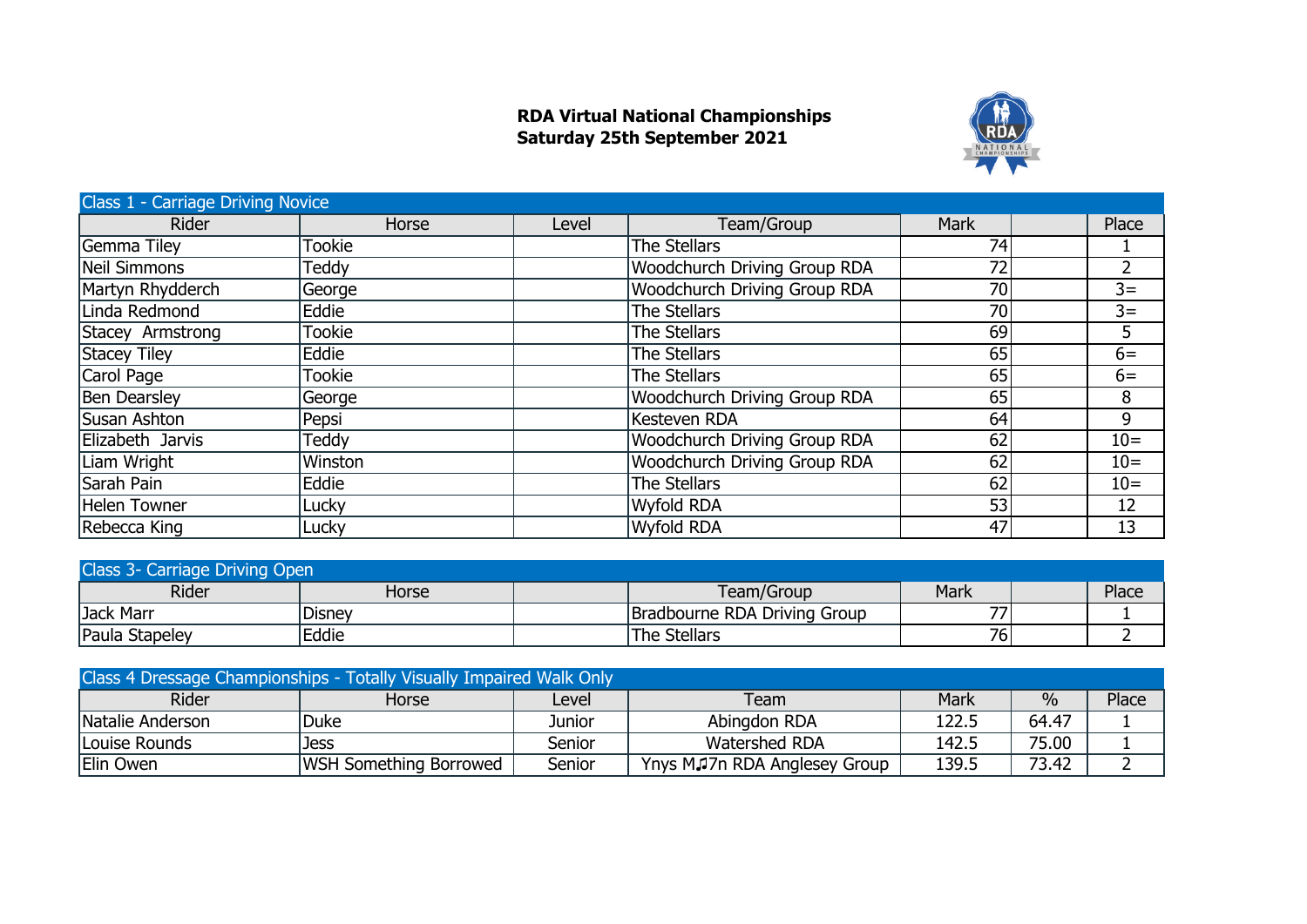| Class 5 Dressage Championships - Partially Visually Impaired Walk Only   |                    |        |                              |             |               |       |  |  |  |
|--------------------------------------------------------------------------|--------------------|--------|------------------------------|-------------|---------------|-------|--|--|--|
| <b>Rider</b>                                                             | Horse              | Level  | Team                         | <b>Mark</b> | $\frac{0}{0}$ | Place |  |  |  |
| Isobelle Hardy                                                           | Clancy             | Senior | Wenlo RDA                    | 147.5       | 77.63         |       |  |  |  |
| Helen Rodger                                                             | Gleann             | Senior | Tweeddale Rideability Group  | 138.5       | 72.89         |       |  |  |  |
| Class 7 Dressage Championships - Partially Visually Impaired Walk & Trot |                    |        |                              |             |               |       |  |  |  |
| Rider                                                                    | Horse              | Level  | Team                         | <b>Mark</b> | $\frac{0}{0}$ | Place |  |  |  |
| Lily Chant                                                               | Ted                | Junior | Wellow                       | 125.5       | 69.72         |       |  |  |  |
| Chloe Johnson                                                            | Ruby Wax           | Junior | Team Haworth                 | 122.5       | 68.06         |       |  |  |  |
| Carys Goldsworthy                                                        | Pixie              | Junior | <b>Bridgend County RDA</b>   | 120.5       | 66.94         | 3     |  |  |  |
| Alison Thomas                                                            | Dunran Molly       | Senior | Bridgend county RDA group    | 137.5       | 76.39         |       |  |  |  |
| Kerri Rockey                                                             | Justin Lagdun      | Senior | Ynys MJ7n RDA Anglesey Group | 128.5       | 71.39         |       |  |  |  |
| Lexi Griffiths Rayson                                                    | <b>Bomber</b>      | Senior | Cornilorda                   | 124.5       | 69.17         |       |  |  |  |
| Paula Thomas                                                             | Knocknacree Bertie | Senior | <b>Penniwells</b>            | 124         | 68.89         |       |  |  |  |
| Sarah Bailey                                                             | Rafferty           | Senior | <b>Barrow Farm</b>           | 124         | 68.89         | 4     |  |  |  |
| Charlene Scott                                                           | Gypsy              | Open   | N/A                          | 123         | 68.33         |       |  |  |  |

| Class 8 Dressage Championships - Totally Visually Impaired Canter |                       |       |                   |                  |       |       |  |  |  |
|-------------------------------------------------------------------|-----------------------|-------|-------------------|------------------|-------|-------|--|--|--|
| Rider                                                             | Horse                 | Level | Team              | Mark             | $\%$  | Place |  |  |  |
| Neve Mclennan                                                     | <sup>1</sup> Stefania | Open  | Cornwall<br>North | 155<br>1 J J J J | 70.68 |       |  |  |  |

| Class 9 Dressage Championships - Partially Visually Impaired Canter |                 |        |              |      |       |       |  |  |
|---------------------------------------------------------------------|-----------------|--------|--------------|------|-------|-------|--|--|
| <b>Rider</b>                                                        | Horse           | Level  | Team         | Mark | $\%$  | Place |  |  |
| Janet Alderton                                                      | Cobson's Choice | Senior | Ride2achieve | 164  | 74.55 |       |  |  |
| <b>IEmma Hunter</b>                                                 | <b>Baz</b>      | Jpen   |              | 149  | 67.73 |       |  |  |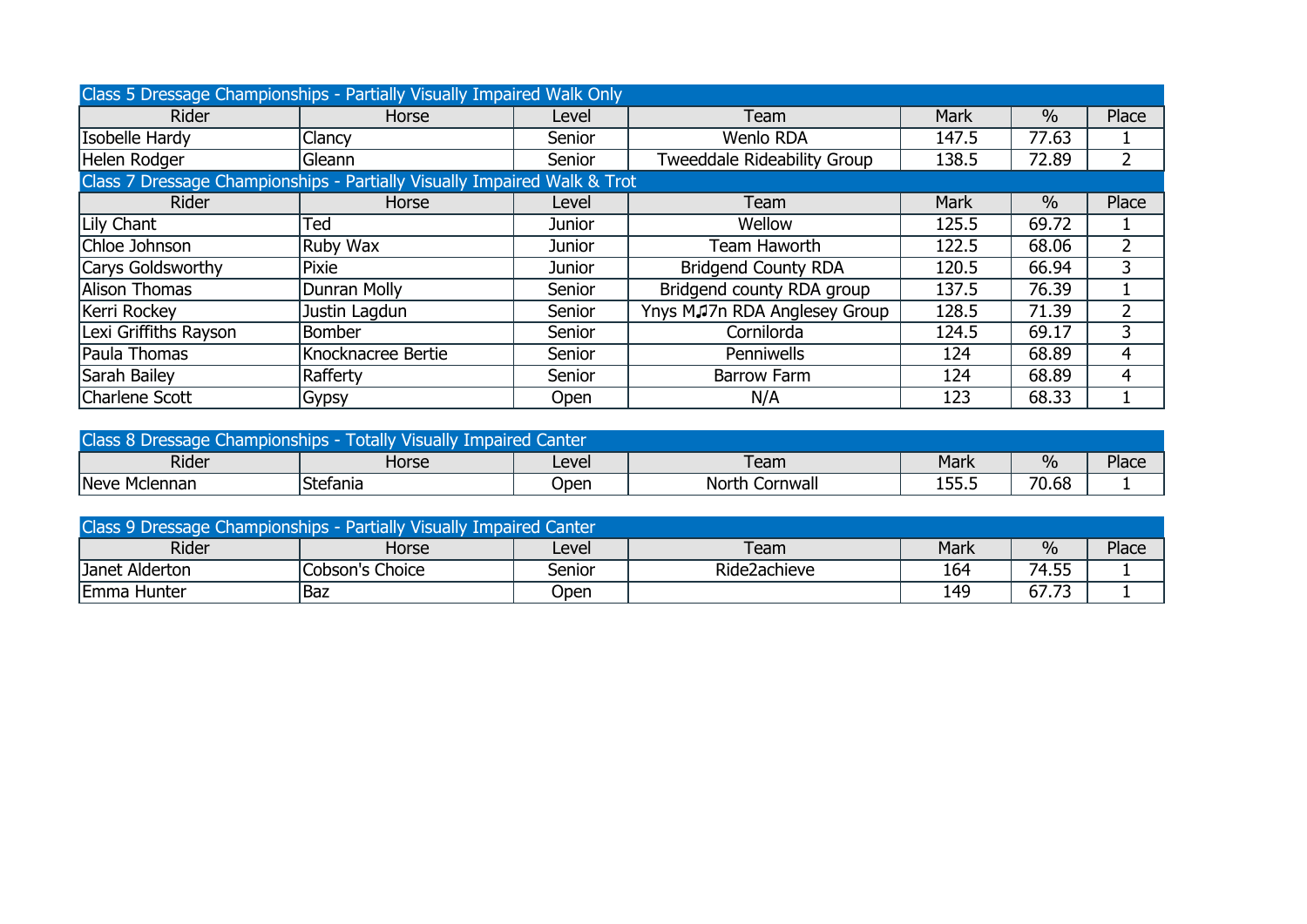| Class 13 Dressage Championships - Grade 4 |                       |        |                                  |             |               |                |  |  |  |
|-------------------------------------------|-----------------------|--------|----------------------------------|-------------|---------------|----------------|--|--|--|
| <b>Rider</b>                              | Horse                 | Level  | Team                             | <b>Mark</b> | $\frac{0}{0}$ | Place          |  |  |  |
| Lisa Griffin                              | <b>First Class IX</b> | Senior | Cleethorpes & Grimsby rda        | 142.5       | 71.25         |                |  |  |  |
| Isabella Benfield                         | Cookies and Cream     | Senior | Stratford upon Avon RDA          | 142         | 71.00         | 2              |  |  |  |
| Naomi Smith                               | Rollo                 | Senior | vale of glamorgan                | 140         | 70.00         | 3              |  |  |  |
| <b>Oliver Peace</b>                       | <b>BLS Bailey</b>     | Senior | High Hopes Group                 | 140         | 70.00         | 3              |  |  |  |
| <b>Tracy Steel</b>                        | Johan's Debut         | Senior | Tyne & Wear                      | 136.5       | 68.25         | 5              |  |  |  |
| Steven Robinson                           | Otto                  | Senior | Middleton Park Equestrian Centre | 135         | 67.50         | 6              |  |  |  |
| Lydia Overend                             | Otto                  | Senior | Middleton Park Equestrian Centre | 133         | 66.50         | 7              |  |  |  |
| Valerie Argent                            | Baz                   | Senior | Morpeth                          | 128.5       | 64.25         | 8              |  |  |  |
| Rachel Chadder                            | Ernie                 | Senior | Abingdon RDA                     | 125         | 62.50         | 9              |  |  |  |
| Kate Pole                                 | Jack in the box       | Senior | <b>Quest RDA</b>                 | 124.5       | 62.25         | 10             |  |  |  |
| Naomi Elkin                               | Joyce Boy / Apollo    | Senior | Omagh                            | 123.5       | 61.75         | 11             |  |  |  |
| Gemma Cassettari                          | <b>Shelley</b>        | Senior | Cambridge College RDA            | 123.5       | 61.75         | 12             |  |  |  |
|                                           |                       |        |                                  |             |               |                |  |  |  |
| Class 14 Dressage Championships - Grade 5 |                       |        |                                  |             |               |                |  |  |  |
| Rider                                     | Horse                 | Level  | Team                             | <b>Mark</b> | $\frac{0}{0}$ | Place          |  |  |  |
| Sarah Hannaford                           | Izzy's Star           | Senior | Saxon Group RDA                  | 158         | 71.82         |                |  |  |  |
| Lucy Mae Bush                             | earth power           | Senior | Wellow                           | 145.5       | 66.14         | $\overline{2}$ |  |  |  |
| Judith Taylor                             | Hunters Image         | Senior | Gaddesden Place RDA Centre       | 138         | 62.73         | 3              |  |  |  |
| Julie Furber                              | Rastafari             | Open   | North Cornwall                   | 154.5       | 70.23         | HC             |  |  |  |

| Class 16 Dressage Championships - Grade 1-6 Canter |                              |        |                                     |             |               |       |  |  |  |
|----------------------------------------------------|------------------------------|--------|-------------------------------------|-------------|---------------|-------|--|--|--|
| <b>Rider</b>                                       | Horse                        | Level  | <b>Team</b>                         | <b>Mark</b> | $\frac{0}{0}$ | Place |  |  |  |
| Andrew Tolmie                                      | <b>Prince Charming</b>       | Junior | South Bucks RDA                     | 107.5       | 63.24         |       |  |  |  |
| Samuel Perkins                                     | <b>Bilbo Baggins</b>         | Junior | <b>Chigwell Riding Trust</b>        | 106         | 62.35         |       |  |  |  |
| <b>Freya Smith</b>                                 | <b>Forrests Snowcloud</b>    | Senior | Nantwich and District               | 122.5       | 72.06         |       |  |  |  |
| Jane Currie                                        | Ronaldo                      | Senior | Borders group                       | 120         | 70.59         |       |  |  |  |
| Emma Elliott                                       | <b>Greenacres Checkpoint</b> | Senior | Kesteven RDA                        | 115         | 67.65         |       |  |  |  |
| Eleanor Halton                                     | Angel                        | Senior | Erme Valley RDA                     | 114         | 67.06         | 4     |  |  |  |
| Millie Boult                                       | Gracie                       | Senior | Avon Riding Centre for the Disabled | 107         | 62.94         |       |  |  |  |
| Katie Williamson                                   | Mr Magic                     | Senior | Tyne & Wear                         | 107         | 62.94         | 6     |  |  |  |
| Anna Morris                                        | Rosie                        | Senior | Abingdon RDA                        | 102         | 60.00         |       |  |  |  |
| Jenny Bridger                                      | Tayto                        | Senior | Penniwells                          | 100.5       | 59.12         | 8     |  |  |  |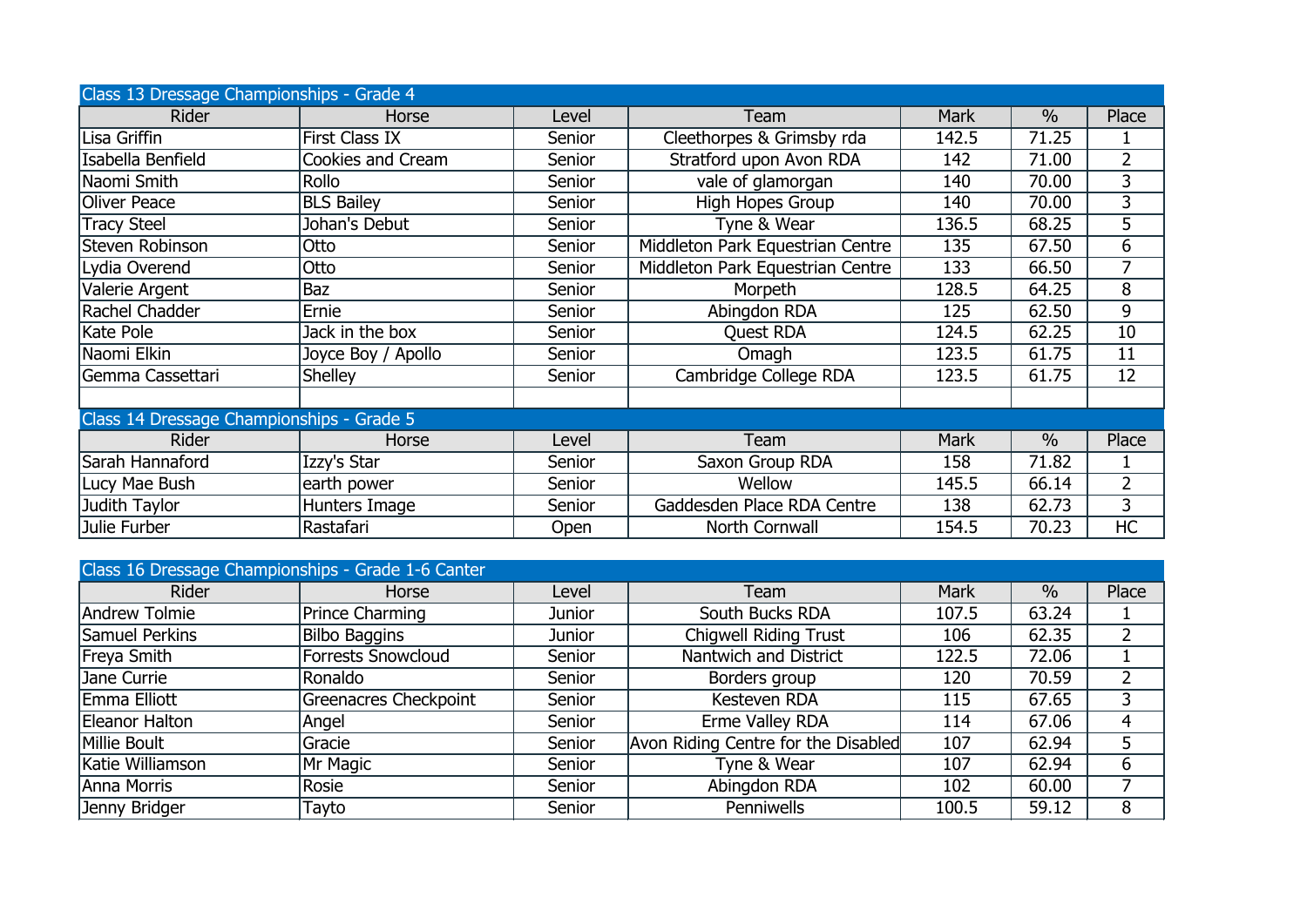| Class 18 Dressage Championships - Led Walk & Trot |                      |               |                                    |             |               |       |  |  |  |
|---------------------------------------------------|----------------------|---------------|------------------------------------|-------------|---------------|-------|--|--|--|
| Rider                                             | Horse                | Level         | Team                               | <b>Mark</b> | $\frac{0}{0}$ | Place |  |  |  |
| Mair Preece                                       | Tippler              | Junior        | Vale of Glamorgan RDA              | 140.5       | 70.25         |       |  |  |  |
| Luc Doherty                                       | Ilar Gwry            | Junior        | Wenlo RDA                          | 137         | 68.50         |       |  |  |  |
| Sophie Ransom                                     | <b>Missy</b>         | Junior        | <b>Throstle Nest RDA</b>           | 129         | 64.50         |       |  |  |  |
| Nathan Linton                                     | Chesney              | <b>Junior</b> | <b>Tweeddale Rideability Group</b> | 126.5       | 63.25         |       |  |  |  |
| Charlotte Batty                                   | Millersford Forester | Junior        | South Bucks RDA                    | 122         | 61.00         | 5     |  |  |  |
| Niamh Carters                                     | Chesney              | Senior        | <b>Tweeddale Rideability Group</b> | 138.5       | 69.25         |       |  |  |  |
| Paul Montgomery                                   | Finn                 | Senior        | Chalkdown RDA                      | 132.5       | 66.25         |       |  |  |  |
| Jodie Morris                                      | Tippler              | Senior        | Vale of Glamorgan RDA              | 132         | 66.00         |       |  |  |  |
| Laura Fitzsimmons                                 | <b>Shelly</b>        | Senior        | Buckenham House Group RDA          | 128         | 64.00         | 4     |  |  |  |
| Megan Scott                                       | Prince               | Senior        | Conwy Gogarth                      | 127         | 63.50         | 5     |  |  |  |
| Penny Thomas                                      | Copper               | Senior        | Watershed RDA                      | 122         | 61.00         | 6     |  |  |  |

| Class 20 Dressage Championships - Intellectual Disability Walk Only |                    |        |                                    |             |               |                |  |  |  |
|---------------------------------------------------------------------|--------------------|--------|------------------------------------|-------------|---------------|----------------|--|--|--|
| Rider                                                               | Horse              | Level  | Team                               | <b>Mark</b> | $\frac{0}{0}$ | Place          |  |  |  |
| Josie Chapman                                                       | Simple Logic       | Junior | Erme Valley RDA                    | 127.5       | 70.83         |                |  |  |  |
| Alfie Brew-lee                                                      | Rosie              | Junior | Abingdon RDA                       | 125         | 69.44         | $\overline{2}$ |  |  |  |
| Charlotte Colley                                                    | Churchtown Freddie | Junior | The Cavalier Centre                | 125         | 69.44         | 3              |  |  |  |
| Jonathan Rigby                                                      | <b>Maverick</b>    | Junior | <b>Wenlo RDA</b>                   | 122.5       | 68.06         | 4              |  |  |  |
| Robert Cattermole                                                   | Taffy              | Junior | Epsom RDA                          | 119         | 66.11         | 5              |  |  |  |
| Joshua Gittens                                                      | Floyd              | Junior | Lyncombe Lodge Group               | 114         | 63.33         | 6              |  |  |  |
| Millie Dewey                                                        | <b>Humphrey</b>    | Junior | Lyncombe Lodge Group               | 111.5       | 61.94         |                |  |  |  |
| Rhiannon Bone                                                       | Taffy              | Senior | Epsom RDA                          | 128         | 71.11         |                |  |  |  |
| Angharad Owen                                                       | Pennant Park Polly | Senior | <b>Clwyd Special Riding Centre</b> | 125.5       | 69.72         | $\overline{2}$ |  |  |  |
| Lucy Hargreaves                                                     | Ruby Wax           | Senior | Team Haworth                       | 124.5       | 69.17         | 3              |  |  |  |
| Joanna Smith                                                        | Jim                | Senior | Cotswold                           | 121.5       | 67.50         | 4              |  |  |  |
| Stuart Devlin                                                       | Rupert             | Senior | Glasgow Group                      | 121         | 67.22         | 5              |  |  |  |
| Sarah Baker                                                         | Charlie 24         | Senior | Erme Valley RDA                    | 117         | 65.00         | 6              |  |  |  |
| Kate Bentham                                                        | Blue               | Senior | Cleethorpes & Grimsby Rda          | 113         | 62.78         | 7              |  |  |  |
| Andrew Goodby                                                       | <b>Chunk</b>       | Senior | Ride2achieve                       | 111.5       | 61.94         | 8              |  |  |  |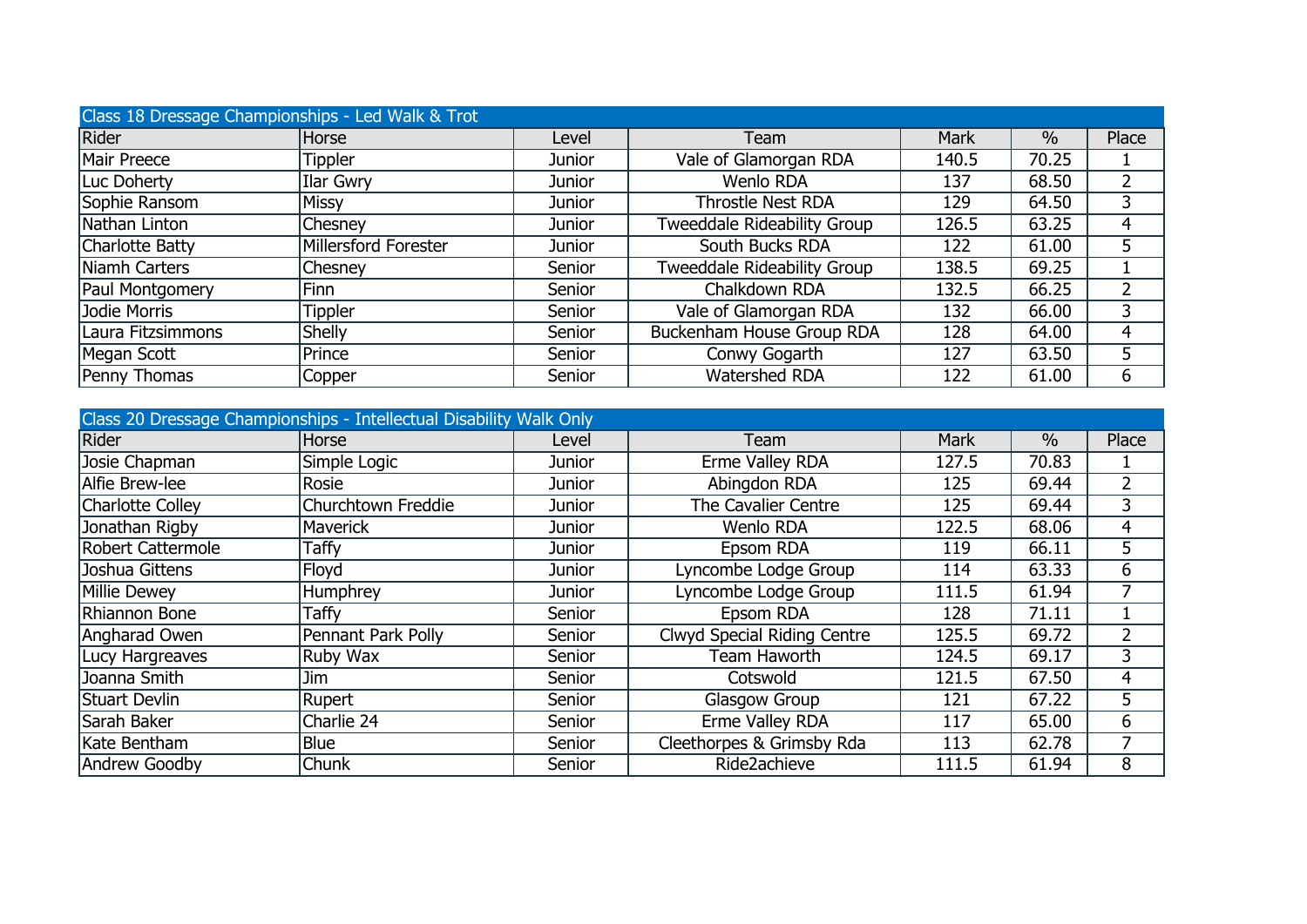| Class 23 Countryside Challenge Led or 1 Side Walker |                           |        |                                     |             |               |                |  |  |  |
|-----------------------------------------------------|---------------------------|--------|-------------------------------------|-------------|---------------|----------------|--|--|--|
| <b>Rider</b>                                        | Horse                     | Level  | Team / Group                        | <b>Mark</b> | $\frac{0}{0}$ | Place          |  |  |  |
| Tom Dawson                                          | Llanyfelin Seastorm       | Junior | Belvoir Vale RDA                    | 168.5       |               |                |  |  |  |
| Mia Leathborough                                    | Llanyfelin Seastorm       | Junior | Belvoir Vale RDA                    | 167.5       |               | $\overline{2}$ |  |  |  |
| Zach Clark                                          | Jim.                      | Junior | Avon Riding Centre for the Disabled | 159.5       |               | 3              |  |  |  |
| Nathan Jarvis                                       | Sebastian                 | Junior | <b>Welburn Hall School</b>          | 151         |               | $4=$           |  |  |  |
| Lennox Macnaughton                                  | Springers Endeavour       | Junior | N/A                                 | 151         |               | $4=$           |  |  |  |
| Oscar Sharma                                        | Oural de Saint Gabriel    | Junior | <b>Barrow Farm</b>                  | 150.5       |               | 6              |  |  |  |
| <b>Harvey Playle</b>                                | Oural de Saint Gabriel    | Junior | <b>Barrow Farm</b>                  | 142         |               | ⇁              |  |  |  |
| Sofia Manna                                         | clint                     | Junior | montgomery rda group                | 139.5       |               | 8              |  |  |  |
| Oliver Macbeth                                      | Ted                       | Junior | Newbury RDA                         | 139.5       |               | 8              |  |  |  |
| Alice Lamb                                          | Archie                    | Junior | <b>Welburn Hall School</b>          | 130         |               | 10             |  |  |  |
| Daisy Gray                                          | Clint                     | Junior | St. Ives (Bingley)                  | 127.5       |               | 11             |  |  |  |
| Martin Stewart                                      | <b>Wootton Perfection</b> | Senior | <b>Erme Valley RDA</b>              | 157.5       |               |                |  |  |  |
| Josie Henly                                         | <b>Bobby</b>              | Senior | Newtownards                         | 148.5       |               | $\overline{2}$ |  |  |  |
| Alyssa Britton                                      | <b>Wootton Perfection</b> | Senior | Erme Valley RDA                     | 136.5       |               | 3              |  |  |  |
| Georgia Kearney                                     | Rafferty                  | Senior | <b>Barrow Farm</b>                  | 131.5       |               | 4              |  |  |  |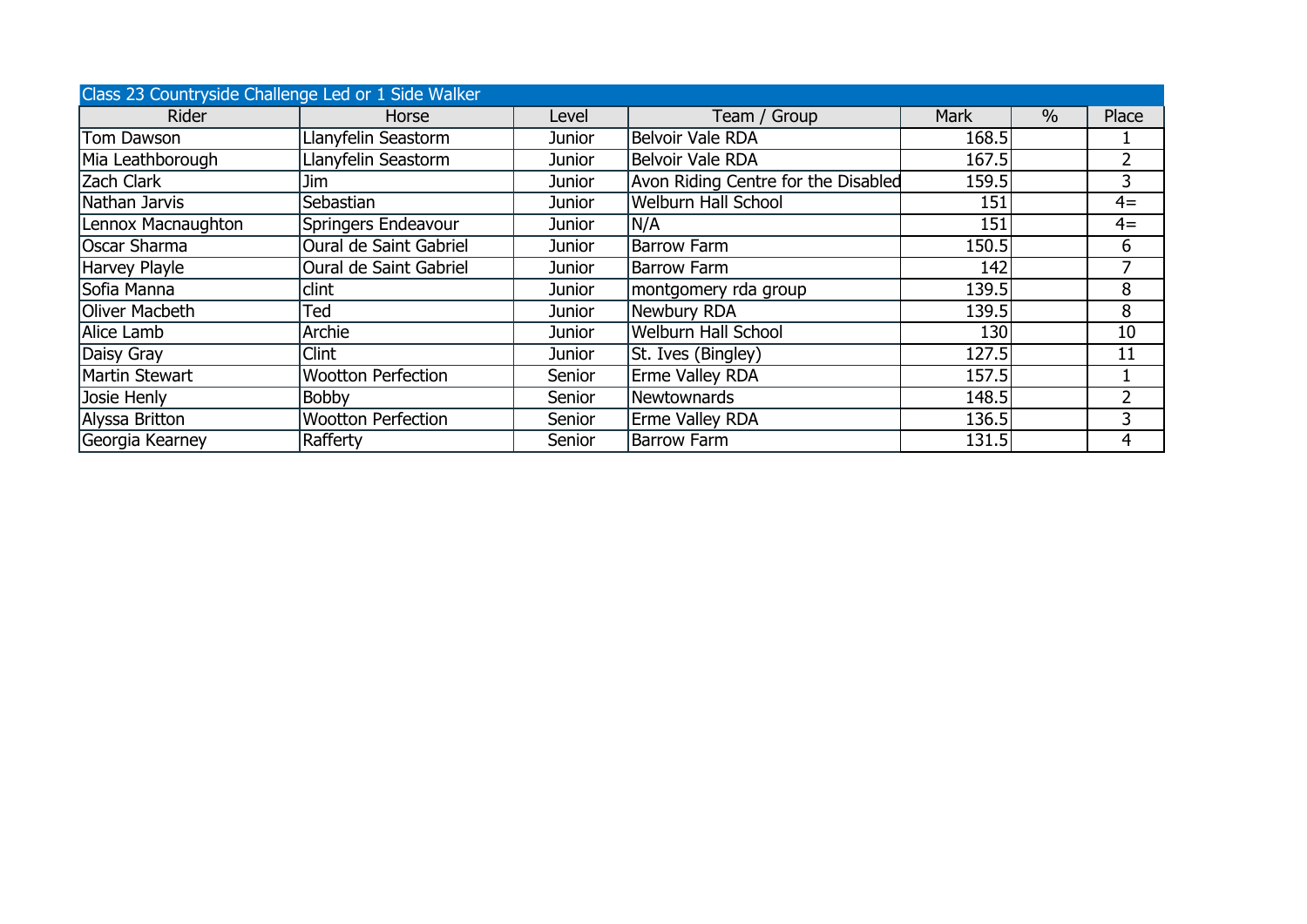| Class 24 Countryside Challenge Led or 1 side walker |                           |               |                                         |                  |               |                   |  |  |  |
|-----------------------------------------------------|---------------------------|---------------|-----------------------------------------|------------------|---------------|-------------------|--|--|--|
| <b>Rider</b>                                        | Horse                     | Level         | Team/Group                              | Mark             | $\frac{0}{0}$ | Place             |  |  |  |
| Allanah Haker                                       | Llanyfelin Seastorm       | <b>Junior</b> | <b>Belvoir Vale RDA</b>                 | 177.5            | 88.75         | 1                 |  |  |  |
| <b>Tom Hipwell</b>                                  | Kilmurray Billy           | Junior        | South Bucks RDA                         | 169              | 84.5          | $\overline{2}$    |  |  |  |
| <b>Glyn Evans</b>                                   | Ringo                     | Junior        | Calon RDA                               | 166.5            | 83.25         | $\overline{3}$    |  |  |  |
| <b>Emily Wright</b>                                 | Pale side Romance         | <b>Junior</b> | Snydale RDA                             | 166              | 83.00         | $\overline{4}$    |  |  |  |
| Mair Preece                                         | Tippler                   | <b>Junior</b> | Vale of Glamorgan RDA                   | $\overline{163}$ | 81.5          | $\overline{5}=$   |  |  |  |
| Sophie Standing                                     | Jim                       | <b>Junior</b> | Avon Riding Centre for the Disabled 163 |                  | 81.5          | $\overline{5=}$   |  |  |  |
| Libby Lloyd                                         | Billy                     | Junior        | Snydale RDA                             | 162              | 81.00         | $\overline{7}$    |  |  |  |
| Andrew Ward                                         | Ukardo                    | <b>Junior</b> | South Bucks RDA                         | 160              | 80.00         | 8                 |  |  |  |
| <b>Grace Cuddington</b>                             | Llanyfelin Seastorm       | <b>Junior</b> | Belvoir Vale RDA                        | 158              | 79.00         | 9                 |  |  |  |
| Georgia Leniston                                    | Springers Endeavour       | <b>Junior</b> | N/A                                     | 156              | 78.00         | $\overline{10}$   |  |  |  |
| <b>Tilly Stephenson</b>                             | <b>Bertie</b>             | <b>Junior</b> | <b>Lowlands Farm RDA</b>                | 155.5            | 77.75         | $\overline{11}$   |  |  |  |
| <b>Millie Bostock</b>                               | <b>Bobby</b>              | Junior        | Cotswold                                | 155              | 77.5          | $\overline{12}$   |  |  |  |
| Christopher Reid                                    | Vella                     | <b>Junior</b> | <b>Barrow Farm</b>                      | 154.5            | 77.25         | $\overline{13}$ = |  |  |  |
| <b>Emme Ritson</b>                                  | <b>Briadene Gailforce</b> | <b>Junior</b> | Morpeth                                 | 154.5            | 77.25         | $13=$             |  |  |  |
| Elodie Syndercombe                                  | Summer                    | <b>Junior</b> | <b>Barrow Farm</b>                      | 154              | 77.00         | 15                |  |  |  |
| Seb Henebury                                        | <b>Wellbrow Henry</b>     | <b>Junior</b> | Lowlands Farm RDA                       | 153.5            | 76.75         | $\overline{16}$   |  |  |  |
| Josie Chapman                                       | Teddy                     | <b>Junior</b> | Erme Valley RDA                         | 144.5            | 72.25         | $\overline{17}$   |  |  |  |
| <b>Molly Matthews</b>                               | Vella                     | <b>Junior</b> | <b>Barrow Farm</b>                      | $\overline{144}$ | 72.00         | $\overline{18}$   |  |  |  |
| Paolo Alzetta                                       | My Little Graduate        | Junior        | Mount Pleasant Group                    | 143.5            | 71.75         | $\overline{19}$   |  |  |  |
| Sam Davies                                          | arthur                    | <b>Junior</b> | montgomery rda group                    | $\overline{133}$ | 66.5          | 20                |  |  |  |
| <b>Bethan Griffiths</b>                             | Clononey Loretta          | Senior        | Calon RDA                               | 164              | 82.00         | $\mathbf{1}$      |  |  |  |
| Megan Fewer                                         | <b>Stanley</b>            | Senior        | Saxon Group RDA                         | 163.5            | 81.75         | $\overline{2}$    |  |  |  |
| <b>Rachel Crooks</b>                                | <b>Bobby</b>              | Senior        | Cotswold                                | 158.5            | 79.25         | $\overline{3}$    |  |  |  |
| Simone Benzieke                                     | Romeo                     | Senior        | Epsom RDA                               | 157.5            | 78.75         | $\overline{4}$    |  |  |  |
| Natasha Burrows                                     | Eddie                     | Senior        | <b>Buckenham House Group RDA</b>        | 156.5            | 78.25         | $\overline{5}$    |  |  |  |
| Clare Lockwood                                      | Drew                      | Senior        | Buckenham House Group RDA               | 155.5            | 77.75         | $6=$              |  |  |  |
| Niamh Simmons                                       | Cracker                   | Senior        | Helen Atkin Group RDA, Buxton           | 155.5            | 77.75         | $6=$              |  |  |  |
| Daniel Hudson                                       | Bobby (Bailey)            | Senior        | Wakefield                               | 152              | 76.00         | $\overline{8}$    |  |  |  |
| Hugh White                                          | Kenlis Carousel (Jackson) | Senior        | Lowlands Farm RDA                       | $\overline{151}$ | 75.5          | $\overline{9}$    |  |  |  |
| Mark Slocombe                                       | Ollie                     | Senior        | St. Ives (Bingley)                      | 151              | 75.5          | $\overline{9}$    |  |  |  |
| <b>William Jukes</b>                                | <b>Maisy</b>              | Senior        | Lowlands Farm RDA                       | 149.5            | 74.25         | $\overline{11}$   |  |  |  |
| <b>Bryony Moss</b>                                  | <b>Blackwood Duke</b>     | Senior        | South Bucks RDA                         | 146.5            | 73.25         | $\overline{12}$   |  |  |  |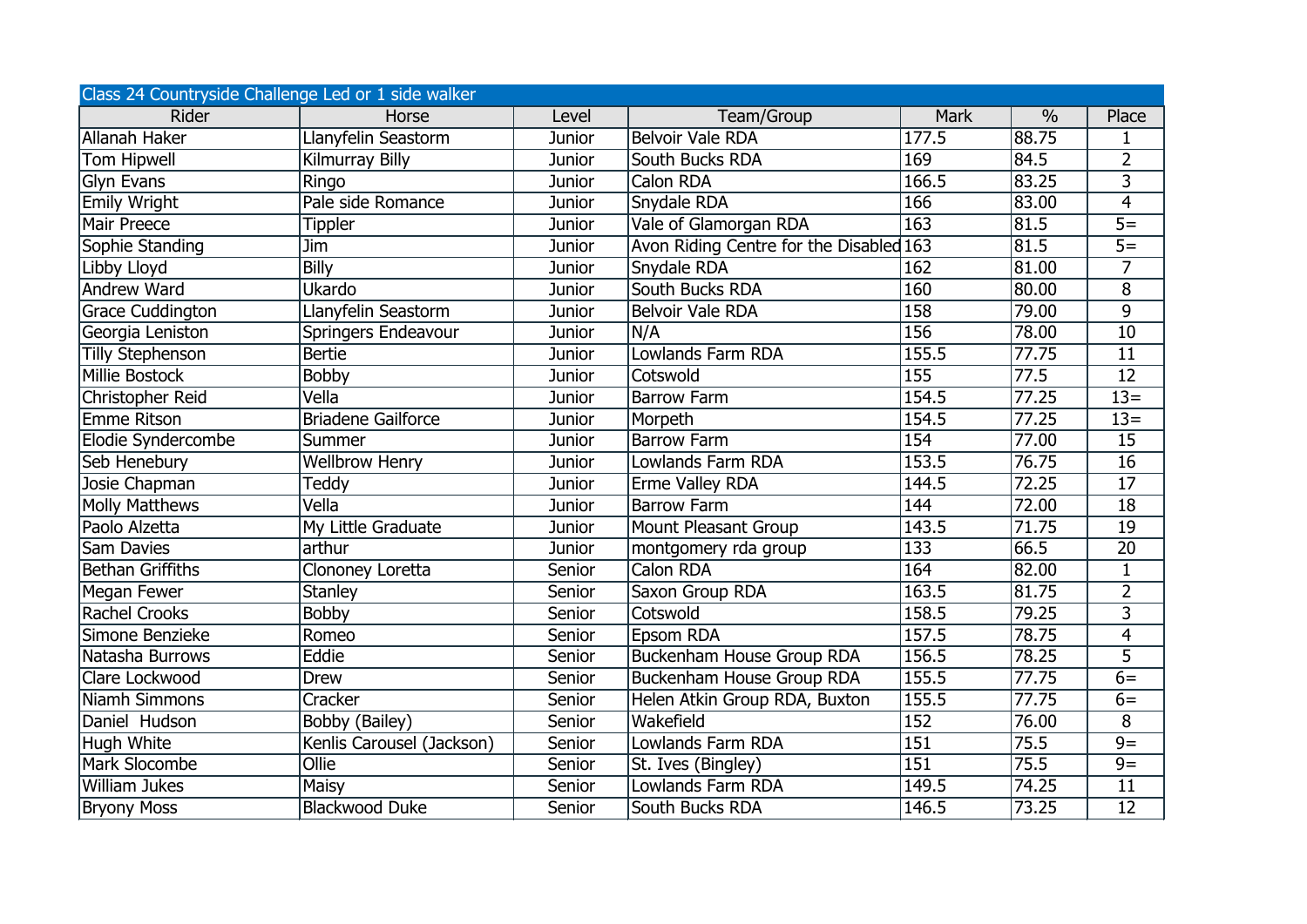| Xera Greaves          | Bobby (Bailey) | Senior | <b>High Hopes</b> | 146   | 73.00 | ∸~ |
|-----------------------|----------------|--------|-------------------|-------|-------|----|
| Joe Isles Vosper      | <b>Bobby</b>   | Senior | Erme Valley RDA   | 144.5 | 72.25 | 14 |
| Sarah Baker           | Charlie        | Senior | Erme Valley RDA   | 142   | 71.00 | ᅩ  |
| Adrian Van Der Schuff | Joe            | Senior | Snydale RDA       | 136.5 | 68.25 | TO |

| Class 27 Countryside Challenge Independent |                           |               |                                  |             |               |                  |  |  |  |
|--------------------------------------------|---------------------------|---------------|----------------------------------|-------------|---------------|------------------|--|--|--|
| Rider                                      | Horse                     | Level         | Team/Group                       | <b>Mark</b> | $\frac{0}{0}$ | Place            |  |  |  |
| Annie Hornshaw                             | Charlie                   | Junior        | <b>Throstle Nest RDA</b>         | 183.5       | 91.75         |                  |  |  |  |
| Hannah Hardy-smith                         | My Last Bob               | Junior        | <b>Wenlo RDA</b>                 | 177         | 88.5          | $\overline{2}$   |  |  |  |
| <b>Grace Moore</b>                         | LEMONSHOLME PRINCE        | Junior        | Kesteven RDA                     | 174.5       | 87.25         | $\overline{3}$   |  |  |  |
| <b>Matthew Walker</b>                      | duke                      | <b>Junior</b> | Wellow                           | 172.5       | 86.25         | 4                |  |  |  |
| Roni (lyric) Stubbings                     | <b>Blantiglass Lad</b>    | Junior        | <b>Calon RDA</b>                 | 169         | 84.50         | $\overline{5}$   |  |  |  |
| Ella Gillespe                              | Coritani                  | Junior        | <b>RDA</b> Coleraine             | 167.5       | 83.75         | $\overline{6}$   |  |  |  |
| Jonathan Adlam                             | duke                      | Junior        | Wellow                           | 166         | 83.00         | $\overline{7}$ = |  |  |  |
| <b>William Dixon</b>                       | Caerddaniel Bellini       | Junior        | Morpeth                          | 166         | 83.00         | $7 =$            |  |  |  |
| <b>Euan Reed Griffiths</b>                 | <b>Blue</b>               | Junior        | <b>Team Haworth</b>              | 164.5       | 82.25         | $\overline{9}=$  |  |  |  |
| <b>Tyler Lawrence</b>                      | Criccieth Pixie           | Junior        | Mount Pleasant Group             | 164.5       | 82.25         | $9=$             |  |  |  |
| Faith Orton                                | Maisy                     | Junior        | <b>Lowlands Farm RDA</b>         | 161.5       | 80.75         | 11               |  |  |  |
| <b>Charlotte Colley</b>                    | Churchtown Freddie        | Junior        | The Cavalier Centre              | 161         | 80.50         | 12               |  |  |  |
| Eva Millar                                 | Lady                      | Junior        | <b>RDA</b> Coleraine             | 151         | 75.50         | $\overline{13}$  |  |  |  |
| <b>Stanley Franklin</b>                    | Angus of Abernethy        | Junior        | Gaddesden Place RDA              | 142         | 71.00         | $\overline{14}$  |  |  |  |
| <b>Isabelle Cox</b>                        | Tawny                     | Junior        | <b>Barrow Farm</b>               | 139.5       | 69.75         | 15               |  |  |  |
| Nicky Cole-curtis                          | Lolly                     | Junior        | montgomery rda group             | 130         | 65.00         | $\overline{16}$  |  |  |  |
| Jenny Round                                | Ardenteggle Touch Down (T | Senior        | Lowlands Farm RDA                | 186         | 93.00         | $\mathbf{1}$     |  |  |  |
| Daniel Timms-mortimer                      | Ardenteggle Touch Down (T | Senior        | Lowlands Farm RDA                | 185.5       | 92.75         | $\overline{2}$   |  |  |  |
| Lucy Kelly                                 | <b>Boots</b>              | Senior        | <b>Buckenham House Group RDA</b> | 177.5       | 88.75         | $\overline{3}$   |  |  |  |
| Kora Blair                                 | Rhianydd                  | Senior        | Vale of Glamorgan RDA            | 177.5       | 88.75         | $\overline{3}$   |  |  |  |
| <b>Nicky Pearsall</b>                      | Saxon                     | Senior        | Saxon Group RDA                  | 175.5       | 87.75         | $\overline{5}$   |  |  |  |
| Marianne Larkin                            | Willow                    | Senior        | <b>RDA Coleraine</b>             | 168         | 84.00         | $\overline{6}$   |  |  |  |
| Jodie Winter                               | <b>Brocklebank Fred</b>   | Senior        | Cotswold                         | 167         | 83.50         | $\overline{7}$   |  |  |  |
| Gudrun Wiersum                             | <b>Tic Toc</b>            | Senior        | Erme Valley RDA                  | 166         | 83.00         | 8                |  |  |  |
| Sam Underhill                              | Tic Toc                   | Senior        | Erme Valley RDA                  | 160.5       | 80.25         | $\overline{9}$   |  |  |  |
| <b>Hollie Crawford</b>                     | <b>Blue</b>               | Senior        | Cleethorpes & Grimsby Rda        | 156.5       | 78.25         | $\overline{10}$  |  |  |  |
| Lucy Hargreaves                            | Ruby Wax                  | Senior        | <b>Team Haworth</b>              | 155.5       | 77.75         | $\overline{11}$  |  |  |  |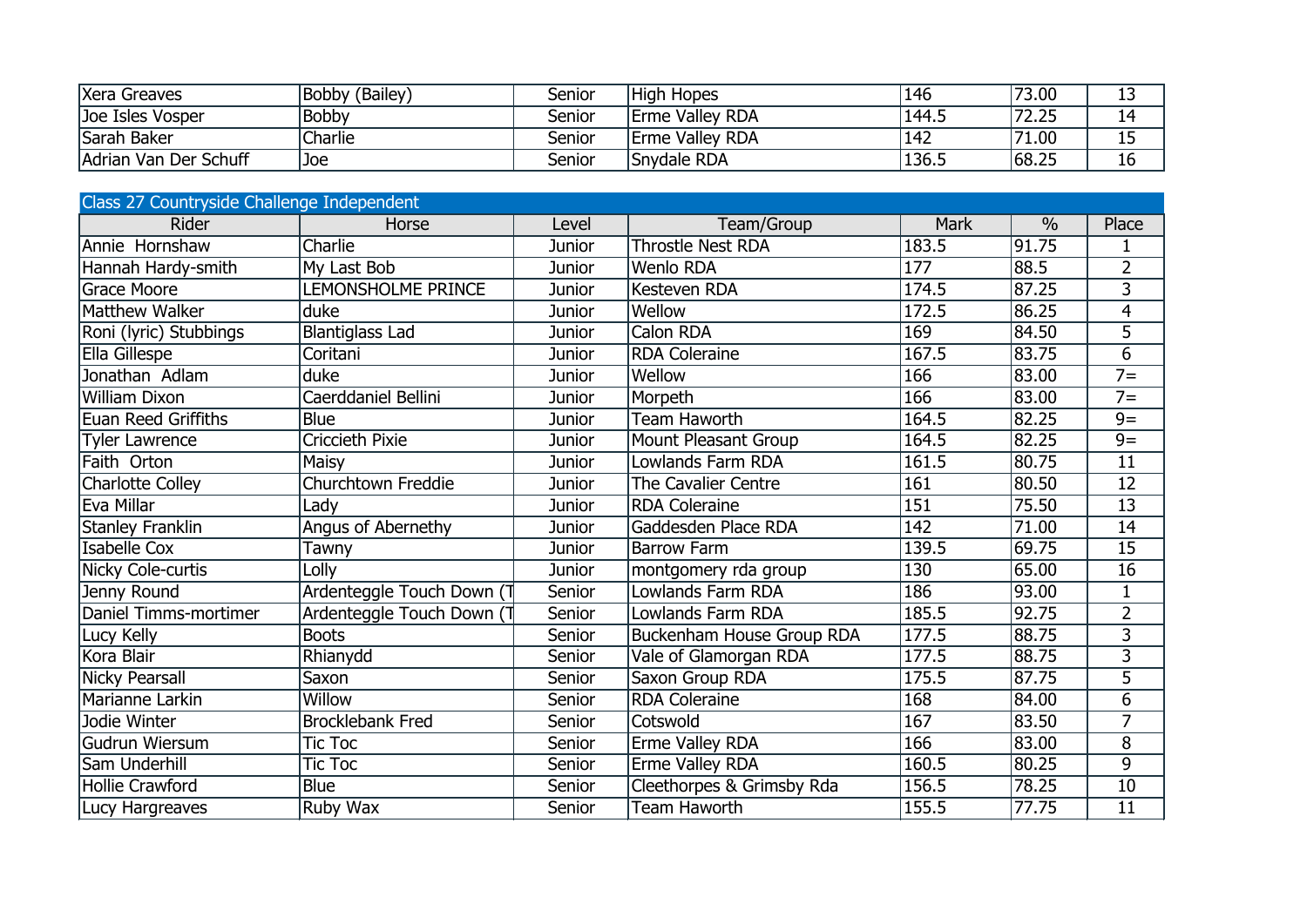| Class 27 Countryside Challenge Independent continued |              |        |                           |       |       |  |  |  |  |
|------------------------------------------------------|--------------|--------|---------------------------|-------|-------|--|--|--|--|
| Rose Green                                           | Polo         | Senior | lTeam Haworth             | 153.5 | 76.75 |  |  |  |  |
| James Christie                                       | Heidi        | Senior | <b>IRDA Coleraine</b>     | 152   | 76.00 |  |  |  |  |
| Jenny Robinson                                       | Blue         | Senior | Cleethorpes & Grimsby Rda | 150.5 | 75.25 |  |  |  |  |
| <b>Ben Curley</b>                                    | Justin Thyme | Senior | High Hopes                | 143   | 71.50 |  |  |  |  |

| Class 29 RDA Showjumping Level 2 |                     |        |                                  |                 |               |                |
|----------------------------------|---------------------|--------|----------------------------------|-----------------|---------------|----------------|
| <b>Rider</b>                     | Horse               | Level  | Team/Group                       | <b>Mark</b>     | $\frac{0}{0}$ | Place          |
| Caitlin Bruzzese                 | Charlie             | Junior | <b>Throstle Nest RDA</b>         | 81              | 81.00         |                |
| <b>Tyler Lawrence</b>            | Criccieth Pixie     | Junior | <b>Mount Pleasant Group</b>      | 79              | 79.00         | $\overline{2}$ |
| Ben Watson                       | Spratsdown jethro   | Junior | Windmill Boldre RDA              | 78              | 78.00         | 3              |
| Jodie Roberts                    | Hollie              | Junior | Calon RDA                        | 77              | 77.00         | 4              |
| <b>Gabby Reed Griffiths</b>      | Domino              | Junior | Team Haworth                     | 72.5            | 72.50         | 5              |
| <b>Lilly May Henderson</b>       | Baz                 | Junior | Morpeth RDA                      | $\overline{69}$ | 69.00         | 6              |
| <b>William Dixon</b>             | Caerddaniel Bellini | Junior | Morpeth                          | 67              | 67.00         | <b>HC</b>      |
| Lizzie Bennett                   | Hamish              | Senior | Cambridgeshire College RDA       | 81              | 81.00         |                |
| <b>Partick Pearce</b>            | Tic Toc             | Senior | Erme Valley RDA                  | 78.5            | 78.50         | 2              |
| Harry Gascoyne                   | <b>Harleguin</b>    | Senior | Lambourn                         | 77              | 77.00         | 3              |
| Steven Yetman                    | Lucy                | Senior | <b>RDA Coleraine</b>             | 76              | 76.00         | 4              |
| <b>Ysabel Winzar</b>             | Teddy               | Senior | Erme Valley RDA                  | 75              | 75.00         | 5              |
| Lydia Overend                    | _eocardia           | Senior | Middleton Park Equestrian Centre | 72              | 72.00         | $6=$           |
| Robert Brida                     | Petra               | Senior | Calon RDA                        | 72              | 72.00         | $6=$           |
| Marianne Larkin                  | Willow              | Senior | <b>RDA Coleraine</b>             | 70              | 70.00         | 8              |
| Dominic Fenner                   | Pablo               | Senior | Calon RDA                        | 69              | 69.00         | 9              |
| Stella Jelly                     | On a high wish      | Senior | <b>Avon Riding Centre</b>        | 61              | 61.00         | 10             |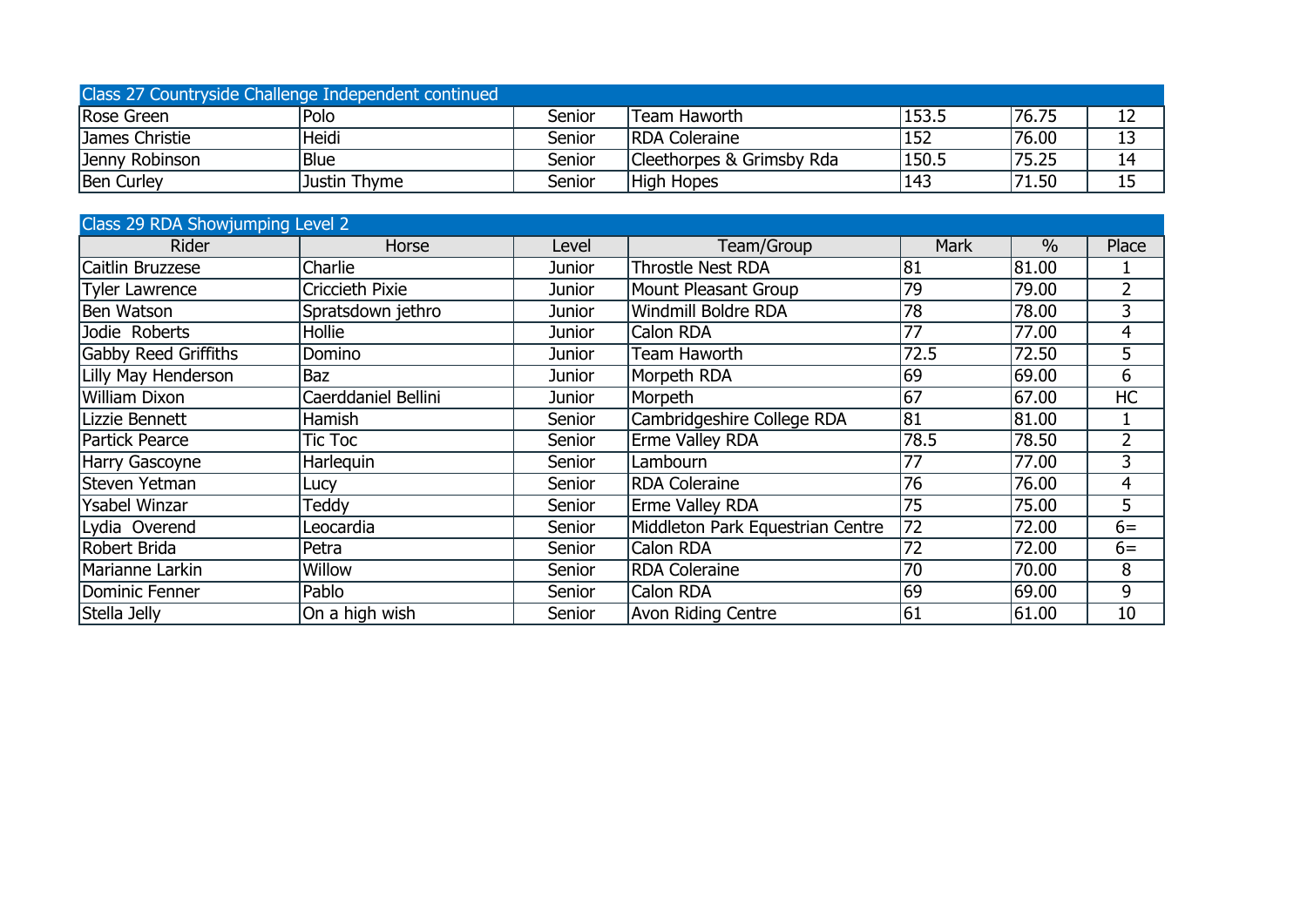| Class 30 RDA Showjumping Level 3 |                     |               |                            |             |       |       |  |  |  |
|----------------------------------|---------------------|---------------|----------------------------|-------------|-------|-------|--|--|--|
| Rider                            | Horse               | Level         | Team/Group                 | <b>Mark</b> | $\%$  | Place |  |  |  |
| Tjay Wilson                      | Domino              | <b>Junior</b> | Team Haworth               |             | 71.00 |       |  |  |  |
| Annie Hornshaw                   | Charlie             | <b>Junior</b> | <b>Throstle Nest RDA</b>   | 84          | 84.00 |       |  |  |  |
| Ella Gillespe                    | Coritani            | Junior        | <b>RDA Coleraine</b>       | 75          | 75.00 |       |  |  |  |
| Carys Goldsworthy                | Pixie               | Junior        | <b>Bridgend County RDA</b> | 65          | 65.00 | 4     |  |  |  |
| <b>William Dixon</b>             | Caerddaniel Bellini | Junior        | Morpeth                    | 61          | 61.00 |       |  |  |  |
| Lily Hancock                     | Pye                 | Senior        | North Cornwall             | 88          | 88.00 |       |  |  |  |
| Anthony Loughran                 | Tic Toc             | Senior        | <b>Erme Valley RDA</b>     | 82          | 82.00 |       |  |  |  |
| Neve Mclennan                    | Stefania            | Senior        | North Cornwall             | 78          | 78.00 |       |  |  |  |
| Peter Broome                     | Mystique            | Senior        | Bradbourne Group           | 72          | 72.00 | 4     |  |  |  |
| James Christie                   | Heidi               | Senior        | <b>RDA Coleraine</b>       | 64          | 64.00 |       |  |  |  |

| Class 31 RDA Showjumping Level 4 |                |        |                                  |      |       |       |  |  |  |
|----------------------------------|----------------|--------|----------------------------------|------|-------|-------|--|--|--|
| Rider                            | Horse          | Level  | Team/Group                       | Mark | $\%$  | Place |  |  |  |
| Eleanor Halton                   | Angel          | Senior | <b>IErme Valley RDA</b>          | 116  | 77.30 |       |  |  |  |
| Olivia Astley                    | Carmen Electra | Senior | <b>IPenniwells</b>               | 113  | 75.30 |       |  |  |  |
| Aiden Baker                      | Carlo          | Senior | Middleton Park equestrian Centre | 108  | 72.00 |       |  |  |  |

| Class 45 Arts & Crafts - Paintings & Drawings |       |               |                                      |      |       |
|-----------------------------------------------|-------|---------------|--------------------------------------|------|-------|
| Rider                                         | Horse | Level         | Team/Group                           | Mark | Place |
| Tom Dawson                                    |       | <b>Junior</b> | Belvoir Vale RDA                     | 183  |       |
| <b>Emily Clarke</b>                           |       | <b>Junior</b> | North Staffordshire rda              | 78   |       |
| Glyn Evans                                    |       | Junior        | Calon RDA                            | 76   |       |
| Seth Sander                                   |       | <b>Junior</b> | <b>Tweeddale Rideability Group</b>   | 73   |       |
| <b>Thomas Oliver Martin</b>                   |       | <b>Junior</b> | Wellington and Dummer - "Helpful 163 |      |       |
| Ysabel Winzar                                 |       | Senior        | <b>Erme Valley RDA</b>               | 192  |       |
| <b>Tyler Daniels</b>                          |       | Senior        | Wenlo RDA                            | 89   |       |
| Jess Taviner                                  |       | Senior        | Wellington and Dummer - "Welcom 87   |      |       |
| Martin Stewart                                |       | Senior        | <b>Erme Valley RDA</b>               | 85   | 4     |
| Thomas York                                   |       | Senior        | <b>Epsom RDA</b>                     | 77   |       |